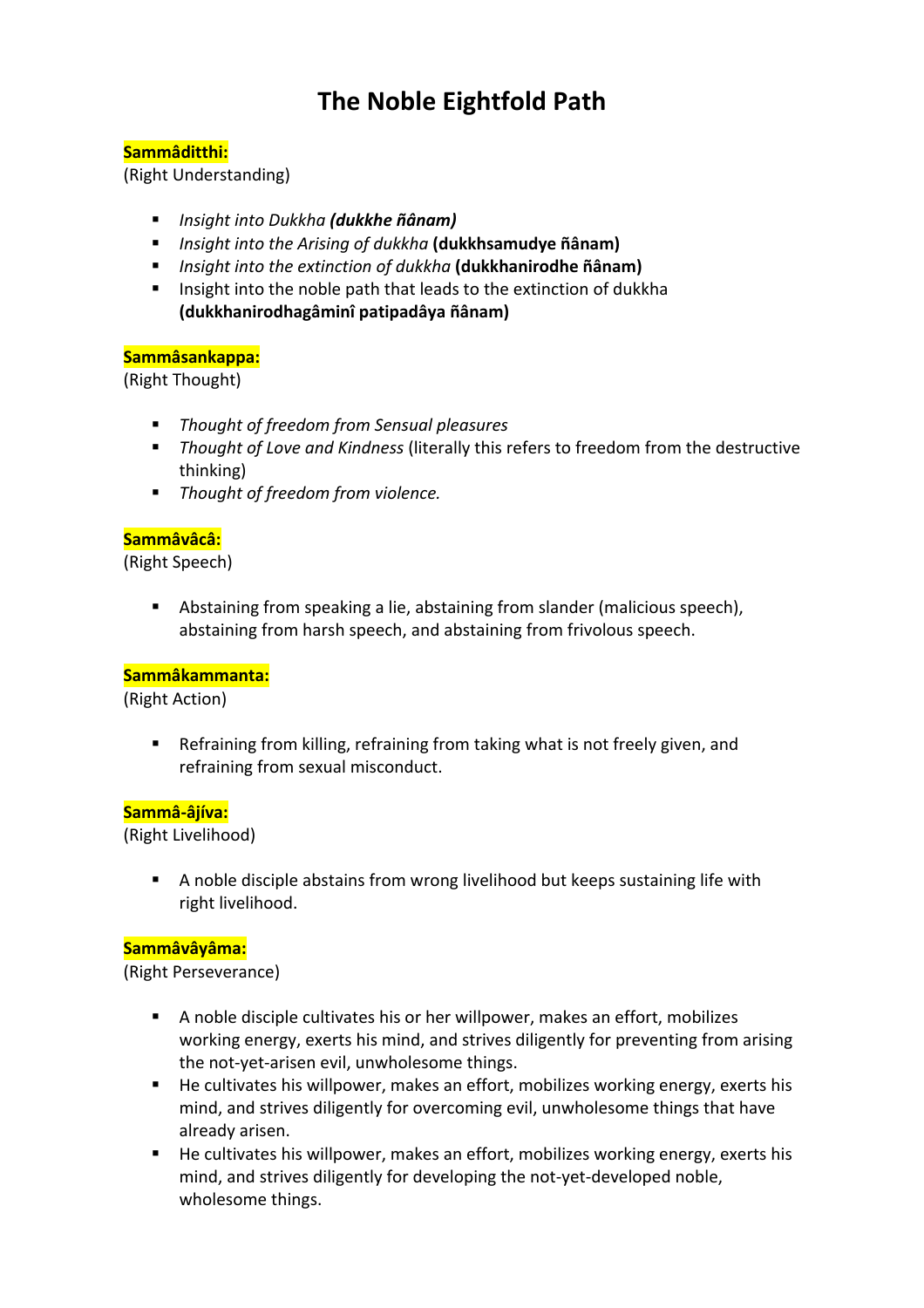■ He cultivates his willpower, makes an effort, mobilizes working energy, exerts his mind, and strives diligently for maintaining the noble, wholesome things that have already started to grow, not to let them fade away, but to bring them to greater growth, and eventually to their complete development.

# **Sammâsati:**

### (Impeccable Mindfulness)

- § A noble disciple regularly contemplates the body as just the body, is ardent and invincibly perseverant, clearly comprehending, impeccably mindful, and lets go of the drive to get something that belongs to others, and of the mental disturbance/distress.
- He regularly contemplates feeling/sensation as just feeling/sensation, is ardent and invincibly perseverant, clearly comprehending, impeccably mindful, and lets go of the drive to get something that belongs to others, and of the mental disturbance/distress.
- He regularly contemplates mind as just the mind and pays continual attention to all manifestations of consciousness and to numerous dimensions of the mind, clearly comprehending their various states that float along with each manifestation and each dimension. He is ardent and invincibly perseverant, clearly comprehending, impeccably mindful, and lets go of the drive to get something that belongs to others, and of the mental disturbance/distress.
- He regularly contemplates intellectual and spiritual subjects as they are, is ardent and invincibly perseverant, clearly comprehending, impeccably mindful, and lets go of the drive to get something that belongs to others, and of the mental disturbance/distress.

# **Sammâsamadhi:**

# (Right Stabilized Mind)

- A noble disciple having moved away from sense desires and liberated from unwholesome mental states (five hindrances), enters and abides in the first jhâna (meditative absorption) in which operate a thought or innerthink (vitakka), and an examing factor (vicâra) accompanied by joy and wellbeing born of solitude (quietude).
- He then enters and abides in the second jhâna in which appear the intrinsic, luminous consciousness and samadhi (stabilized mind), and is without a thought or innerthink and an examining factor but prevails with only joy and wellbeing born of samadhi.
- He enters and abides in the third jhâna in which joy has disappeared but there come into operation intently looking and unwaveringly gazing factor, impeccably mindful, and precisely discerning, enjoying the physical wellbeing. This attainer the noble ones praise: "Happy and feeling at ease indeed is he who remains an equanimous absorber and impeccably mindful meditator."
- Due to the abandonment of happiness and pain and the cessation of former mental satisfaction and mental distress he enters and abides in the fourth jhâna in which there does not exist either happiness or pain, but only prevailing pure mindfulness coupled with authentic equanimity or even-mindedness.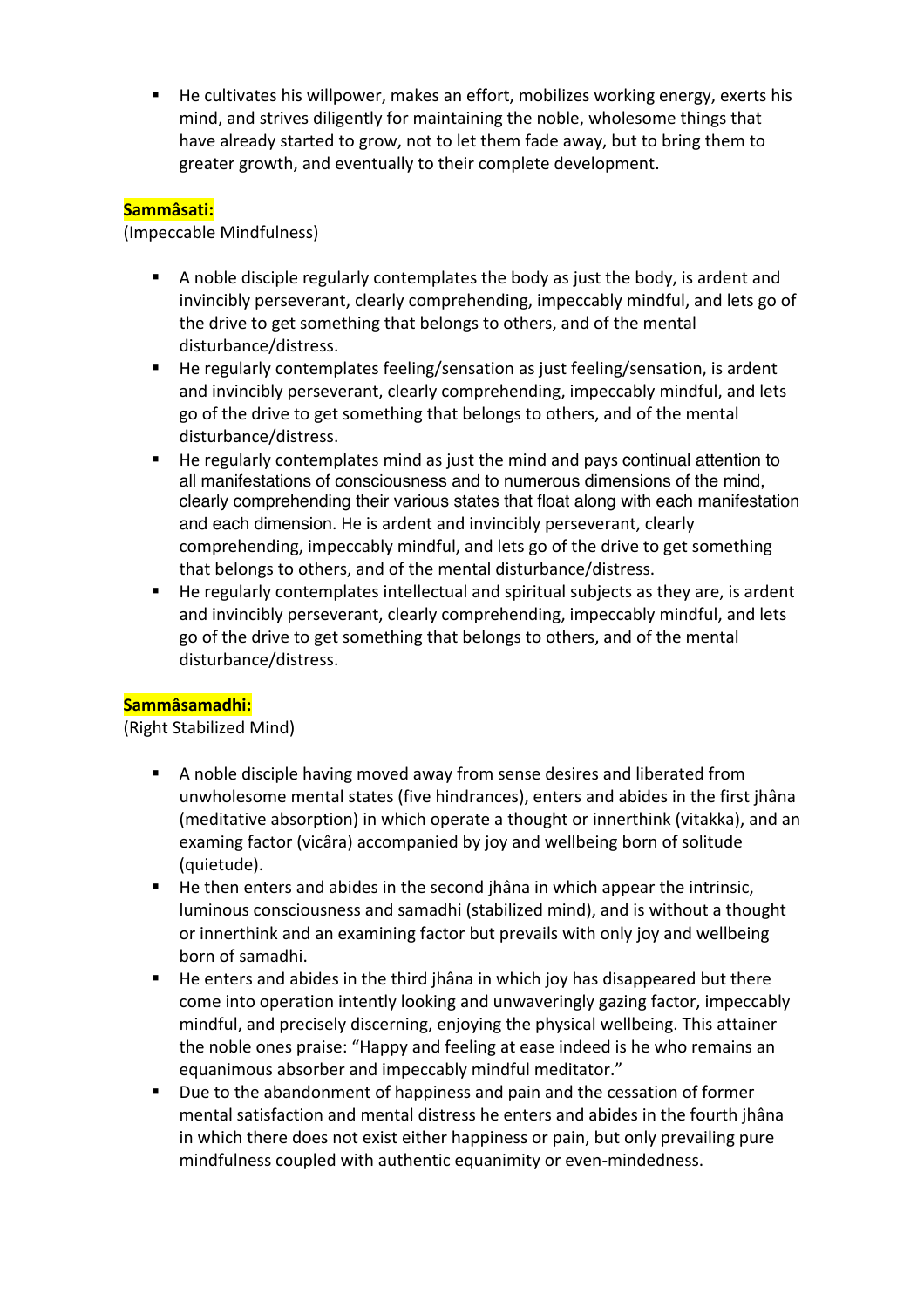# **El Noble Camino Óctuple**

# **Sammâditthi:**

(Comprensión correcta)

- § *Insight de Dukkha (dukkhe ñânam)*
- § *Insight del surgir de dukkha* **(dukkhsamudye ñânam)**
- § *Insight de la extinción de dukkha* **(dukkhanirodhe ñânam)**
- Insight del camino noble que lleva a la extinción de dukkha **(dukkhanirodhagâminî patipadâya ñânam)**

# **Sammâsankappa:**

(Pensamiento correcto)

- § *Pensamientos libres de placeres sensuales*
- Pensamientos amorosos y amables (literalmente hace referencia a estar libre de *pensamientos destructivos)*
- § *Pensamientos libres de violencia*

# **Sammâvâcâ:**

(Habla correcta)

§ Abstenerse de decir mentiras, abstenerse de calumniar (hablar maliciosamente), abstenerse de hablar con dureza y abstenerse de hablar con frivolidad.

# **Sammâkammanta:**

(Acción correcta)

■ Abstenerse de matar, abstenerse de coger lo que no ha sido ofrecido libremente y abstenerse de una conducta sexual inapropiada.

#### **Sammâ-âjíva:**

(Sustento correcto)

§ Un noble discípulo se abstiene del sustento incorrecto, pero tiene un sustento correcto para vivir la vida.

# **Sammâvâyâma:**

(Perseverancia correcta)

- Un noble discípulo cultiva su fuerza de voluntad, hace un esfuerzo, moviliza la energía de trabajo, ejerce su mente y se esfuerza diligentemente por evitar que surjan cosas malvadas e insanas que aún no han surgido.
- § Cultiva su fuerza de voluntad, hace un esfuerzo, moviliza la energía de trabajo, ejerce su mente y se esfuerza diligentemente por superar las cosas malvadas e insanas que ya han surgido.
- § Cultiva su fuerza de voluntad, hace un esfuerzo, moviliza la energía de trabajo, ejerce su mente y se esfuerza diligentemente por desarrollar las cosas nobles y saludables aún no se han desarrollado.